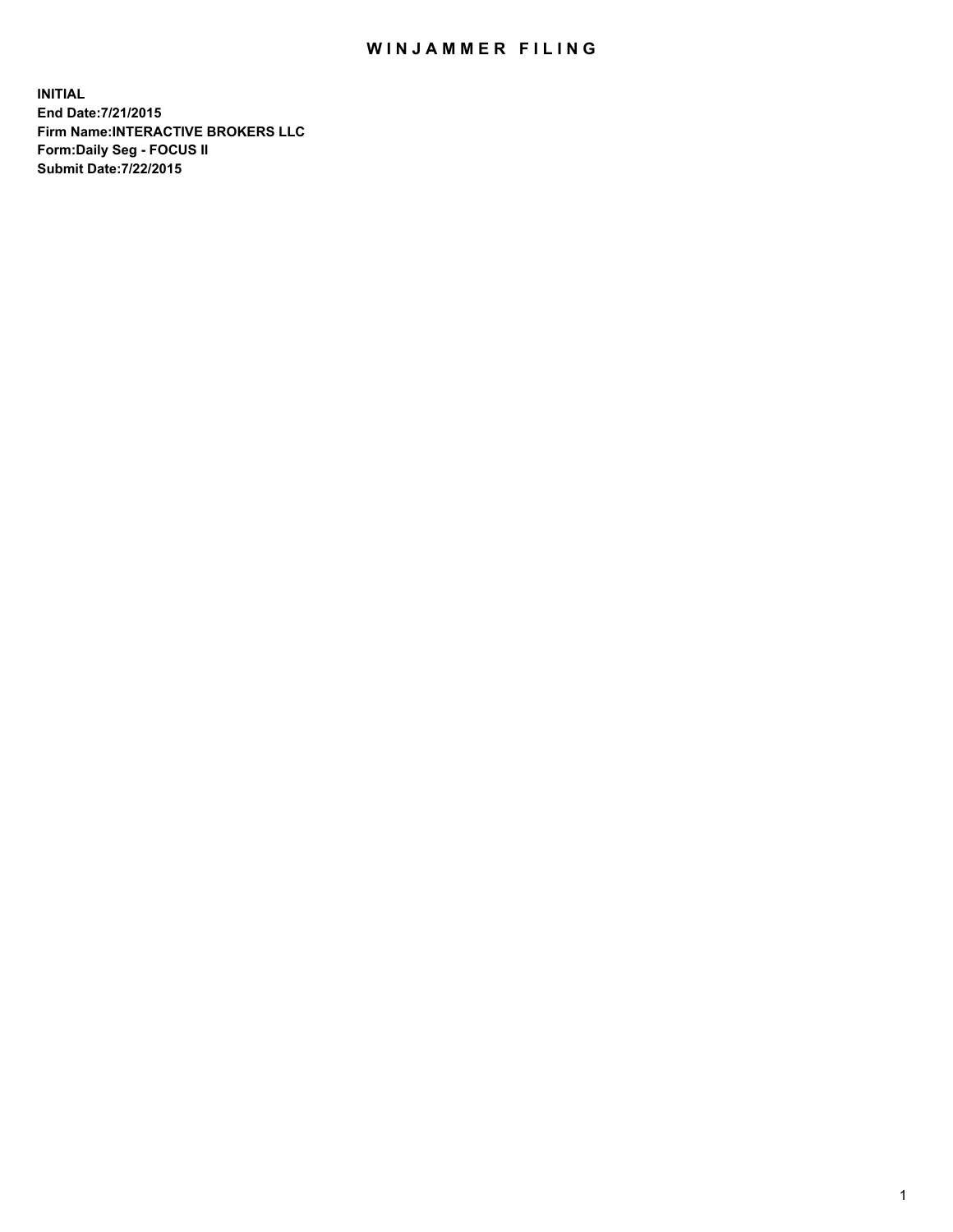## **INITIAL End Date:7/21/2015 Firm Name:INTERACTIVE BROKERS LLC Form:Daily Seg - FOCUS II Submit Date:7/22/2015 Daily Segregation - Cover Page**

| Name of Company<br><b>Contact Name</b><br><b>Contact Phone Number</b><br><b>Contact Email Address</b>                                                                                                                                                                                                                          | <b>INTERACTIVE BROKERS LLC</b><br><b>Michael Ellman</b><br>203-422-8926<br>mellman@interactivebrokers.co<br>$m$ |
|--------------------------------------------------------------------------------------------------------------------------------------------------------------------------------------------------------------------------------------------------------------------------------------------------------------------------------|-----------------------------------------------------------------------------------------------------------------|
| FCM's Customer Segregated Funds Residual Interest Target (choose one):<br>a. Minimum dollar amount: ; or<br>b. Minimum percentage of customer segregated funds required:% ; or<br>c. Dollar amount range between: and; or<br>d. Percentage range of customer segregated funds required between: % and %.                       | $\overline{\mathbf{0}}$<br>0<br>155,000,000 245,000,000<br>00                                                   |
| FCM's Customer Secured Amount Funds Residual Interest Target (choose one):<br>a. Minimum dollar amount: ; or<br>b. Minimum percentage of customer secured funds required:%; or<br>c. Dollar amount range between: and; or<br>d. Percentage range of customer secured funds required between: % and %.                          | $\overline{\mathbf{0}}$<br>0<br>80,000,000 120,000,000<br>0 <sub>0</sub>                                        |
| FCM's Cleared Swaps Customer Collateral Residual Interest Target (choose one):<br>a. Minimum dollar amount: ; or<br>b. Minimum percentage of cleared swaps customer collateral required:% ; or<br>c. Dollar amount range between: and; or<br>d. Percentage range of cleared swaps customer collateral required between:% and%. | $\overline{\mathbf{0}}$<br>$\underline{\mathbf{0}}$<br>0 <sub>0</sub><br>0 <sub>0</sub>                         |

Attach supporting documents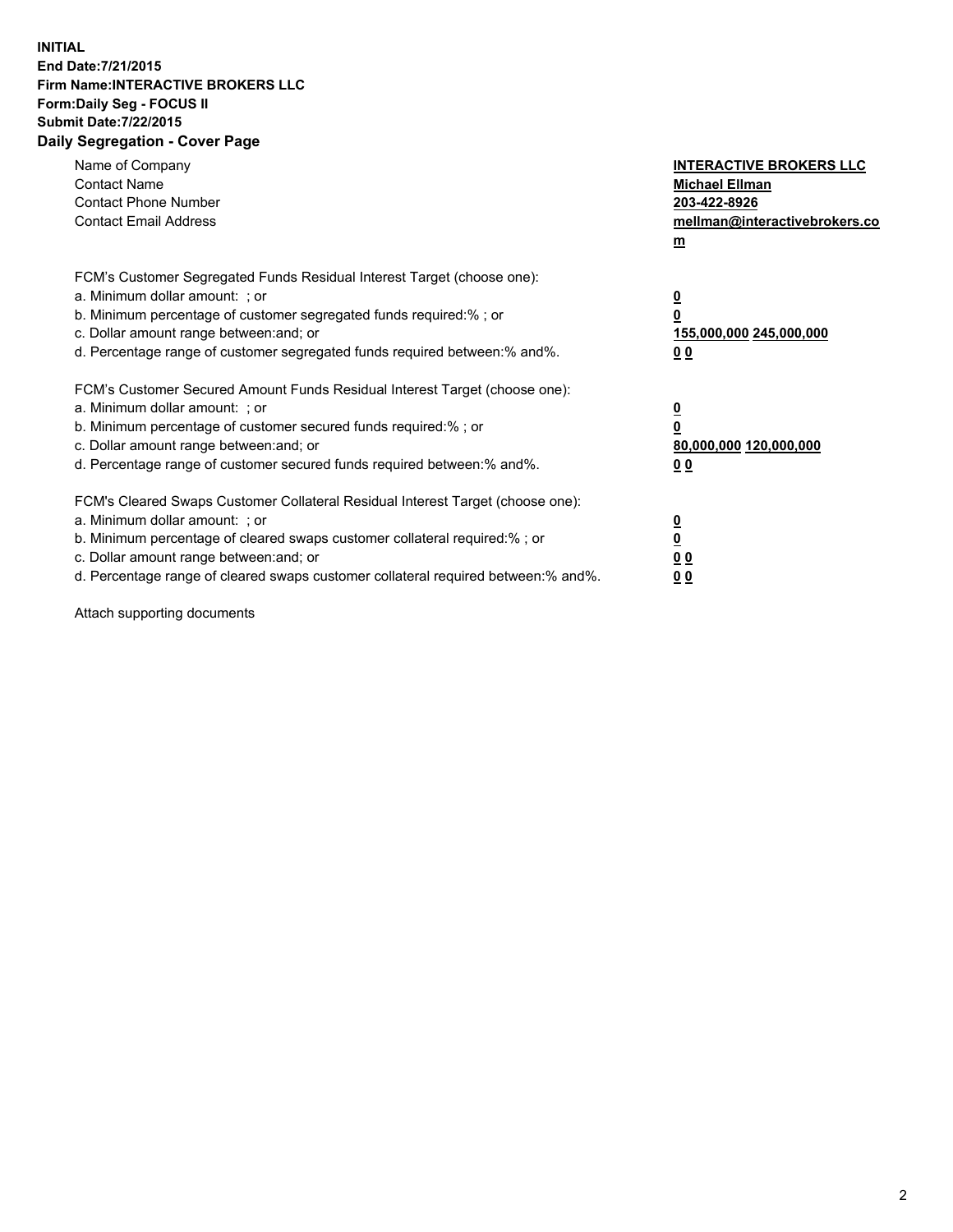## **INITIAL End Date:7/21/2015 Firm Name:INTERACTIVE BROKERS LLC Form:Daily Seg - FOCUS II Submit Date:7/22/2015 Daily Segregation - Secured Amounts**

|     | Foreign Futures and Foreign Options Secured Amounts                                         |                                    |
|-----|---------------------------------------------------------------------------------------------|------------------------------------|
|     | Amount required to be set aside pursuant to law, rule or regulation of a foreign            | $0$ [7305]                         |
|     | government or a rule of a self-regulatory organization authorized thereunder                |                                    |
| 1.  | Net ledger balance - Foreign Futures and Foreign Option Trading - All Customers             |                                    |
|     | A. Cash                                                                                     | 394,940,217 [7315]                 |
|     | B. Securities (at market)                                                                   | $0$ [7317]                         |
| 2.  | Net unrealized profit (loss) in open futures contracts traded on a foreign board of trade   | 42,764,699 [7325]                  |
| 3.  | Exchange traded options                                                                     |                                    |
|     | a. Market value of open option contracts purchased on a foreign board of trade              | 49,619 [7335]                      |
|     | b. Market value of open contracts granted (sold) on a foreign board of trade                | 103,839 [7337]                     |
| 4.  | Net equity (deficit) (add lines 1.2. and 3.)                                                | 437,650,696 [7345]                 |
| 5.  | Account liquidating to a deficit and account with a debit balances - gross amount           | 279,944 [7351]                     |
|     | Less: amount offset by customer owned securities                                            | 0 [7352] 279,944 [7354]            |
| 6.  | Amount required to be set aside as the secured amount - Net Liquidating Equity              | 437,930,640 [7355]                 |
|     | Method (add lines 4 and 5)                                                                  |                                    |
| 7.  | Greater of amount required to be set aside pursuant to foreign jurisdiction (above) or line | 437,930,640 [7360]                 |
|     | 6.                                                                                          |                                    |
|     | FUNDS DEPOSITED IN SEPARATE REGULATION 30.7 ACCOUNTS                                        |                                    |
| 1.  | Cash in banks                                                                               |                                    |
|     | A. Banks located in the United States                                                       | $0$ [7500]                         |
|     | B. Other banks qualified under Regulation 30.7                                              | 0 [7520] 0 [7530]                  |
| 2.  | Securities                                                                                  |                                    |
|     | A. In safekeeping with banks located in the United States                                   | 428,029,253 [7540]                 |
|     | B. In safekeeping with other banks qualified under Regulation 30.7                          | 0 [7560] 428,029,253 [7570]        |
| 3.  | Equities with registered futures commission merchants                                       |                                    |
|     | A. Cash                                                                                     | $0$ [7580]                         |
|     | <b>B.</b> Securities                                                                        | $0$ [7590]                         |
|     | C. Unrealized gain (loss) on open futures contracts                                         | $0$ [7600]                         |
|     | D. Value of long option contracts                                                           | $0$ [7610]                         |
|     | E. Value of short option contracts                                                          | 0 [7615] 0 [7620]                  |
| 4.  | Amounts held by clearing organizations of foreign boards of trade                           |                                    |
|     | A. Cash                                                                                     | $0$ [7640]                         |
|     | <b>B.</b> Securities                                                                        | $0$ [7650]                         |
|     | C. Amount due to (from) clearing organization - daily variation                             | $0$ [7660]                         |
|     | D. Value of long option contracts                                                           | $0$ [7670]                         |
|     | E. Value of short option contracts                                                          | 0 [7675] 0 [7680]                  |
| 5.  | Amounts held by members of foreign boards of trade                                          |                                    |
|     | A. Cash                                                                                     | 110,136,682 [7700]                 |
|     | <b>B.</b> Securities                                                                        | $0$ [7710]                         |
|     | C. Unrealized gain (loss) on open futures contracts                                         | 24,521,987 [7720]                  |
|     | D. Value of long option contracts                                                           | 49,627 [7730]                      |
|     | E. Value of short option contracts                                                          | -103,839 [7735] 134,604,457 [7740] |
| 6.  | Amounts with other depositories designated by a foreign board of trade                      | 0 [7760]                           |
| 7.  | Segregated funds on hand                                                                    | $0$ [7765]                         |
| 8.  | Total funds in separate section 30.7 accounts                                               | 562,633,710 [7770]                 |
| 9.  | Excess (deficiency) Set Aside for Secured Amount (subtract line 7 Secured Statement         | 124,703,070 [7380]                 |
|     | Page 1 from Line 8)                                                                         |                                    |
| 10. | Management Target Amount for Excess funds in separate section 30.7 accounts                 | 80,000,000 [7780]                  |
| 11. | Excess (deficiency) funds in separate 30.7 accounts over (under) Management Target          | 44,703,070 [7785]                  |
|     |                                                                                             |                                    |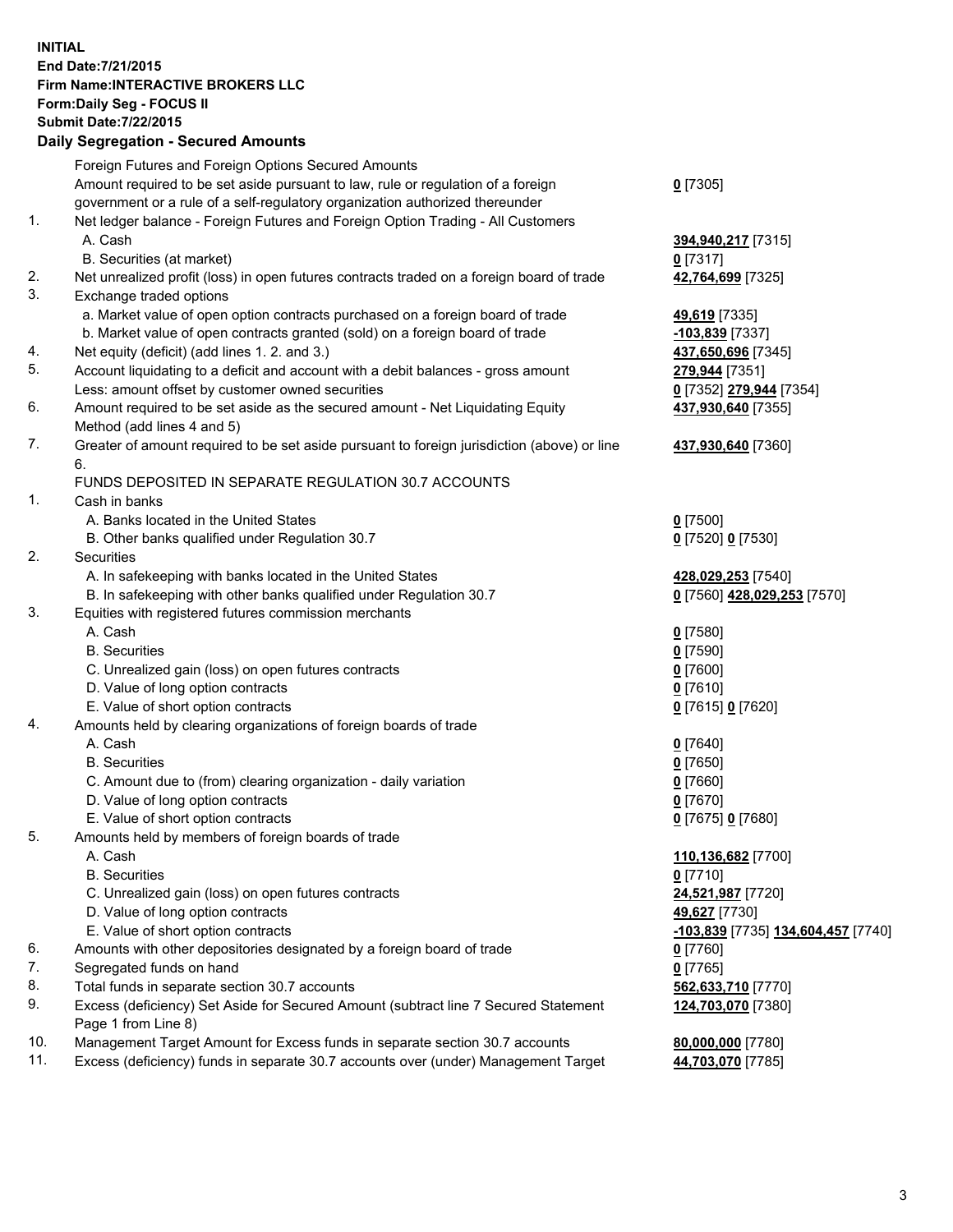**INITIAL End Date:7/21/2015 Firm Name:INTERACTIVE BROKERS LLC Form:Daily Seg - FOCUS II Submit Date:7/22/2015 Daily Segregation - Segregation Statement** SEGREGATION REQUIREMENTS(Section 4d(2) of the CEAct) 1. Net ledger balance A. Cash **2,651,338,730** [7010] B. Securities (at market) **0** [7020] 2. Net unrealized profit (loss) in open futures contracts traded on a contract market **-26,436,405** [7030] 3. Exchange traded options A. Add market value of open option contracts purchased on a contract market **82,140,992** [7032] B. Deduct market value of open option contracts granted (sold) on a contract market **-137,179,973** [7033] 4. Net equity (deficit) (add lines 1, 2 and 3) **2,569,863,344** [7040] 5. Accounts liquidating to a deficit and accounts with debit balances - gross amount **217,523** [7045] Less: amount offset by customer securities **0** [7047] **217,523** [7050] 6. Amount required to be segregated (add lines 4 and 5) **2,570,080,867** [7060] FUNDS IN SEGREGATED ACCOUNTS 7. Deposited in segregated funds bank accounts A. Cash **443,901,001** [7070] B. Securities representing investments of customers' funds (at market) **1,353,474,182** [7080] C. Securities held for particular customers or option customers in lieu of cash (at market) **0** [7090] 8. Margins on deposit with derivatives clearing organizations of contract markets A. Cash **15,062,026** [7100] B. Securities representing investments of customers' funds (at market) **111,180,275** [7110] C. Securities held for particular customers or option customers in lieu of cash (at market) **0** [7120] 9. Net settlement from (to) derivatives clearing organizations of contract markets **444,531** [7130] 10. Exchange traded options A. Value of open long option contracts **1,449,205** [7132] B. Value of open short option contracts **-4,353,643** [7133] 11. Net equities with other FCMs A. Net liquidating equity **-45,178,375** [7140] B. Securities representing investments of customers' funds (at market) **902,751,335** [7160] C. Securities held for particular customers or option customers in lieu of cash (at market) **0** [7170] 12. Segregated funds on hand **0** [7150] 13. Total amount in segregation (add lines 7 through 12) **2,778,730,537** [7180] 14. Excess (deficiency) funds in segregation (subtract line 6 from line 13) **208,649,670** [7190] 15. Management Target Amount for Excess funds in segregation **155,000,000** [7194]

16. Excess (deficiency) funds in segregation over (under) Management Target Amount Excess

**53,649,670** [7198]